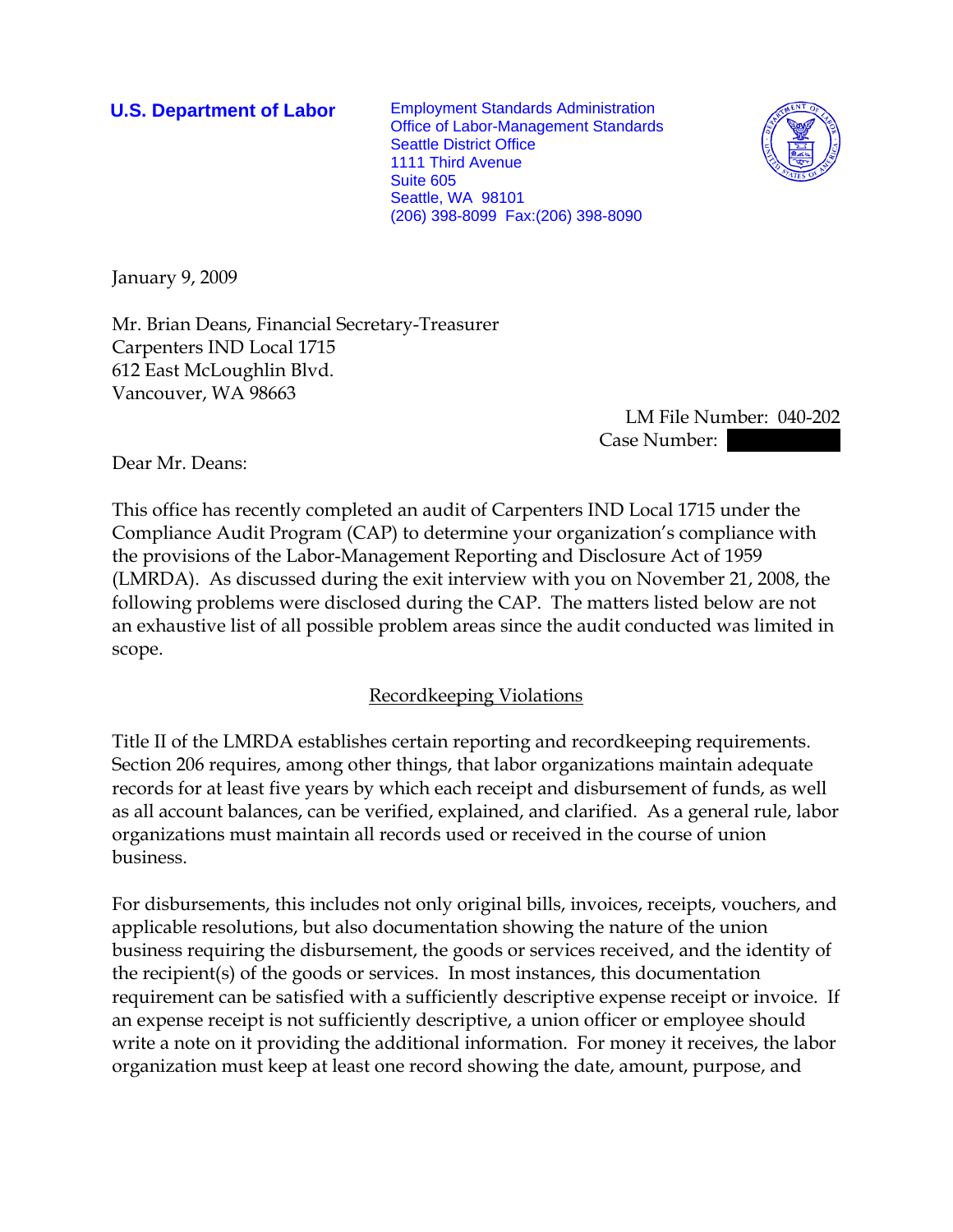source of that money. The labor organization must also retain bank records for all accounts.

The audit of Local 1715's fiscal year ending 2008 records revealed the following recordkeeping violations:

Disposition of Property

Local 1715 did not maintain an inventory of shirts and tools ("plumb bobs" and "pea shooters") it sold or gave away. Local 1715 was unable to account for 172 shirts; ranging in value from \$10.01 to \$17.40 each and 26 sets of plumb bobs with a purchase value of \$20.50 per set, for a grand total of missing receipts ranging from \$2,254.72 - \$3,535.80. The union must report the value of any union property on hand at the beginning and end of each year in Item 28 of the LM-2. The union must retain an inventory or similar record of property on hand to verify, clarify, and explain the information that must be reported in Item 28.

The union must record in at least one record the date and amount received from each sale of union shirts and other items.

Based on your assurance that Local 1715 will retain adequate documentation in the future, OLMS will take no further enforcement action at this time regarding the above violations.

## Reporting Violations

The audit disclosed a violation of LMRDA Section 201(b), which requires labor organizations to file annual financial reports accurately disclosing their financial condition and operations. The Labor Organization Annual Report Form LM-2 filed by Local 1715 for fiscal year ending 2008, was deficient in the following area:

Failure to File Bylaws

The audit disclosed a violation of LMRDA Section 201(a), which requires that a union submit a copy of its revised constitution and bylaws with its LM report when it makes changes to its constitution or bylaws. Local 1715 amended its constitution and bylaws in 2003, but did not file a copy with its LM report for that year.

Local 1715 has now filed a copy of its constitution and bylaws.